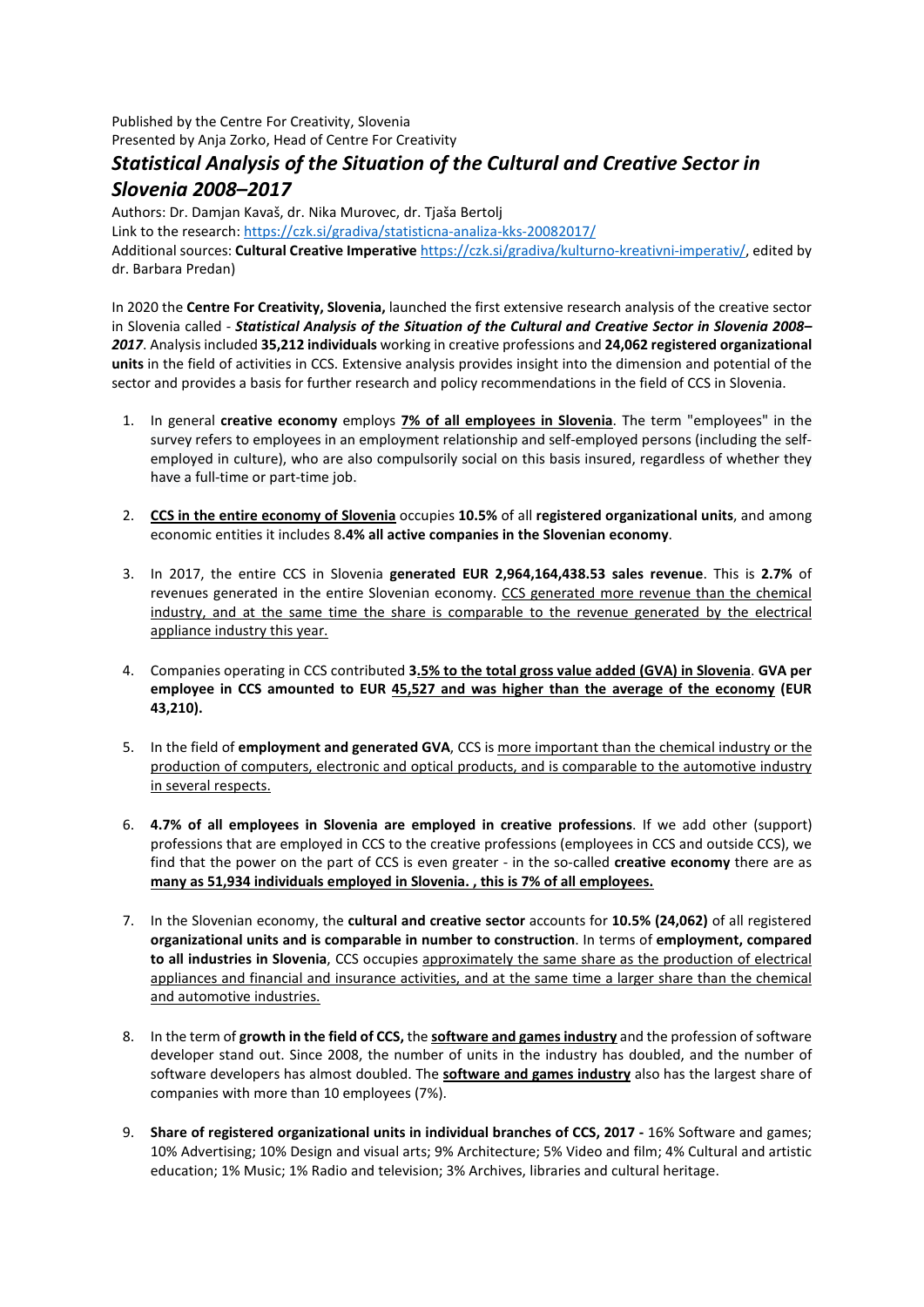- 10. One of the main characteristics of CCS companies is their small size. 97% of companies from CCS in Slovenia employ up to 9 employees, while 80% of companies employ only 1 person. This feature is not only a Slovenian specialty, but a situation that is completely comparable to the EU. Even there, as many as 95% of companies in CCS employ up to 9 employees, of which 70% of companies employ only 1 person, 9 and it should be emphasized that with appropriate support, small size is not an obstacle to further development. However, for the further development of the potential, additional empowerment of the cultural and creative sector is essential.
- 11. The structure by legal organizational forms shows that in Slovenia the field of CCS is dominated by independent entrepreneurs and limited liability companies. The share of sole proprietors in the field of CCS is **56% is more than in the rest of the economy, where this share is 43%.** As well as a significant share is occupied by the self-employed in culture (12%).
- 12. In the entire economy, CCS accounts for **8.4% of all companies with income or employees.** According to the company's business performance indicator, companies in CCS generated EBITDA of 256.3 million in 2017.15 This represented 3% of the total EBITDA generated in Slovenian companies. In 2017, the cultural and creative sector in Slovenia generated a total of 3.5% of total gross value added (GVA), 16 generated in Slovenian companies. GVA per employee in CCS amounted to EUR 45,527 and was higher than the average of the economy (EUR 43,210).

In order to provide a comprehensive data tor the *Statistical Analysis of the Situation of the Cultural and Creative Sector in Slovenia 2008–2017* in 2018, the **Institute for Economic Research (IER),** commissioned by the **Centre for Creativity,** requested access to 3 different databases

- 1. the Statistical Office of the Republic of Slovenia (Slo SURS):
- 2. the Register of Employment (Slo SRDAP),
- 3. the Statistical Business Register Slovenia (Slo SPRS) and microdatabases from final company accounts.

The combination of data from all 3 databases and different methodological approaches enabled an in-depth assessment of the scope of the cultural and creative sector (CCS) in Slovenia: creative and reverse intensities, the structure of CCS according to professions and industries, trends and regional distribution of CCS in Slovenia and partly also comparison of results with the EU. The results of the analysis of individual databases are presented in more detail in individual chapters of the monography *Statistical Analysis of the Situation of the Cultural and Creative Sector in Slovenia 2008–2017*.

We measured the:

- 1. The results of the **analysis of occupations** prepared for Slovenia on the basis of an analysis of the database called the Statistical Register of Employment (SRDAP) show that in 2017, 35,212 people were employed in creative occupations in Slovenia. which accounted for 4.7% of all employees. The analysis of CCS industries for Slovenia was performed on the basis of two different databases.
- 2. The first is the database of microdata from the **annual accounts of companies**, managed and maintained by SURS. For the purpose of the analysis, we created a database of companies and sole proprietors from the basic database, which includes all companies obliged to submit annual accounts, which showed either income or employees in the year under review. The analysis showed that in 2017 CCS comprised 9,552 companies or 8.4% of active enterprises in the total economy and employed 3.3% of all employees. It generated EUR 2.4 billion or 2.5% of all sales revenues generated in the economy, but only 1.5% (EUR 561 million) of all revenues of Slovenian companies generated by sales on foreign markets.
- 3. The second database, which also provided a basic analysis of the CCS industries, is the **Statistical Register of Slovenia (SPRS). The main added value of this database** in terms of analysis CCS is that it means the most complete inventory of all registered organizational units in Slovenia (including independent creators, NGOs, institutes and other organizations), which is available for research purposes. It is because of maintaining this advantage of the base, then completeness of the review, we included all registered organizational records in the analysis of the SPRS database units, not just those that show revenue or employees. In 2017, otherwise 10% all registered organizational units in CCS that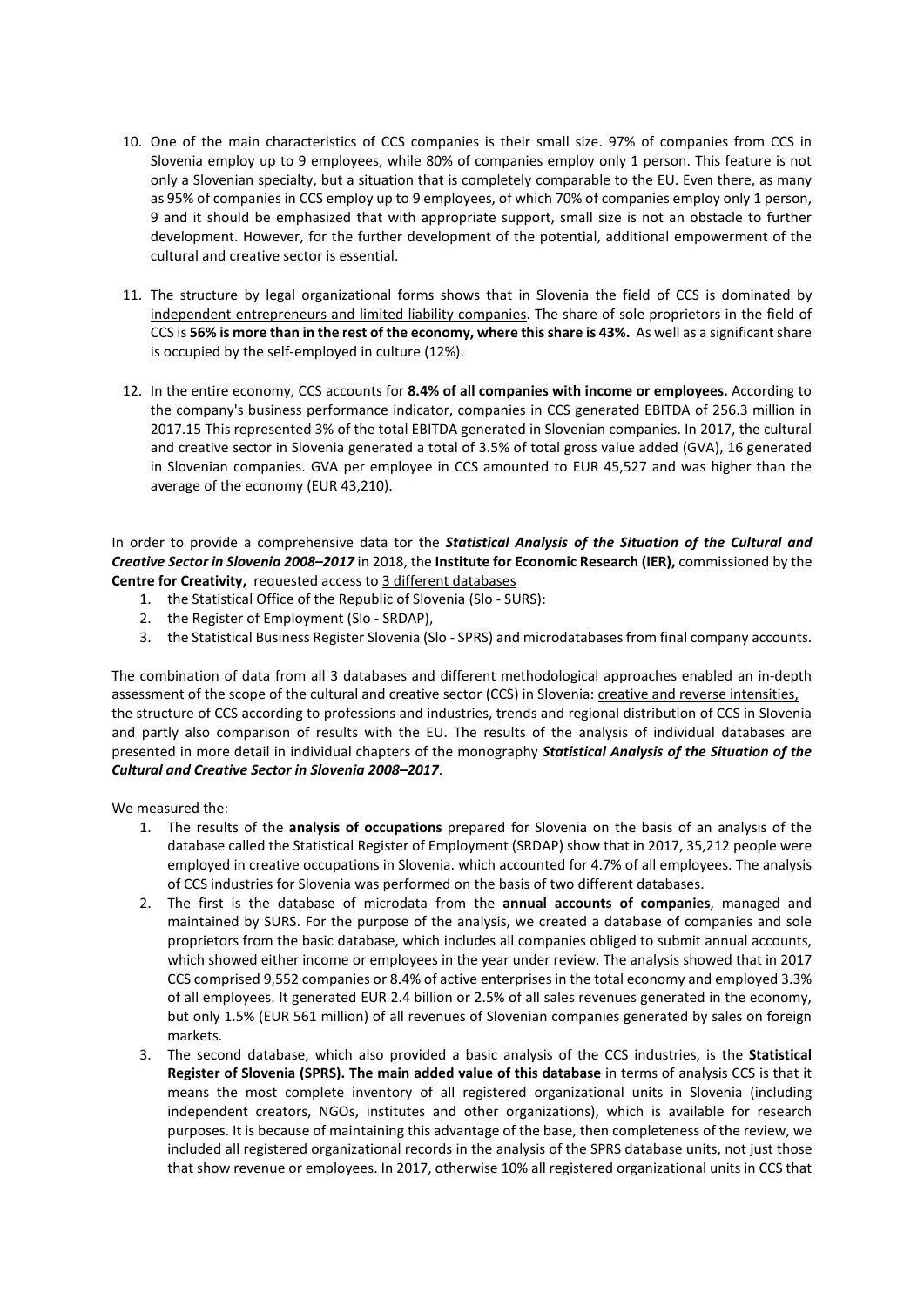did not even show revenues nor employees, which means a significantly lower share than in the rest of the economy (18%). The results of the SPRS analysis show that in 2017 the CCS is in the entire Slovenian economy accounted for 10.5% of all registered organizational units and in all registered units employed a total of 27,777 people, which means 3.6% of employees in all industries. Med individual legal organizational forms in CCS are strongly dominated by independent ones sole proprietors (56%).

- 4. Arguments about the importance of CCS are further supported by the **merging of professional and industry views on the scope of CCS**. From this point of view, the methodology of the **creative trident is important** (Higgs et al., 2005, NESTA, 2013a), according to which the assessment of the CCS oz. employment in the creative economy take into account all three groups: those in the CCS employees in creative professions (specialists), those who are employed in CCS in other professions (support), and also those who are employed in other professions in creative professions (built-in). Using such an approach, employment in the creative economy of Slovenia in 2017 we estimate at 51,934 employees, which means 7% of the total workforce.
- 5. **Creative and backward intensity** The concept of creative intensity also combines the analysis of professions and the analysis of CCS industries; this represents the share of employees in a particular branch of CCS who perform creative profession. The calculation of creative intensity for Slovenia showed that the creative intensity of the entire CCS is 43%, in almost all individual industries that we have defined as part of the CCS, however, is higher than that; it is highest in performing arts and artistic creation (62%). In addition, in Slovenia we also have quite a few podpans where creative intensity far exceeds the proposed limit of 30% (NESTA, 2013), however were not identified as central branches of the CCS. Most of them otherwise belong to fashion industry, which is also ranked by the EC (2016) among the CCS, but outside the core industries CCS, and treats it as a separate group. Among the creatively high-intensity sub-gamma outside the CCS are also some industries related to product repairs, and furniture-related industries. On the other hand, the concept of backwardness and tension shows us the share of employees in a particular creative profession who are employed within the CCS industries. Of all the employees in the professions that were defined as creative, it is in Slovenia, 36% of those employed within the CCS branches. There are very big differences between individual creative professions in reverse intensity, as this stretches from as many as 95% (actors and announcers on radio, television and other media) to only 1 % in the case of carpenters.

However, overall National Culture Program 2022-2029, prepared by **Ministry of Culture RS**, was just confirmed and in National Culture Program 2022-2029 where CCS is mentioned on 1 page chapter called Architecture, design and the cultural and creative sector. There following development goals are defined:

- Support activities and financing of projects for **young designers** within the support programs for the cultural and creative sector.
- Priority support for sustainable projects and projects involving traditional industries (eg wood processing, textile, blacksmithing and glass industry), preserve and revive traditional crafts and other traditional knowledge and processes, according to the principles of circular economy and transition to a carbon-free society, in cooperation with other line ministries (Ministry of Economic Development and Technology and the Ministry of the Environment and Spatial Planning).
- Establishment of criteria and incentives for promoting the quality of the built environment (quality label, competitions…), especially for all public and publicly funded facilities.
- Interdepartmental support for cultural and artistic education projects that raise awareness of children and young people and the general public about the importance of architecture and quality built space for the quality of our lives and the green transformation of society. • Caring for the culture of design and the built environment, taking into account heritage, limited natural resources and changing environmental and social conditions.
- Promotion and development of the cultural and creative sector on the basis of integration with other departments, which can provide additional financial and other forms of support and thus adequately enable the development of the field.

The general goal is to increase the level of education in the field of spatial culture (architecture, landscape architecture, urbanism) and in the field of design (industrial, graphic and unique design and visual communications), to popularize them at all levels, from education to research and presentation of good practices. increase their visibility in the domestic and international environment.